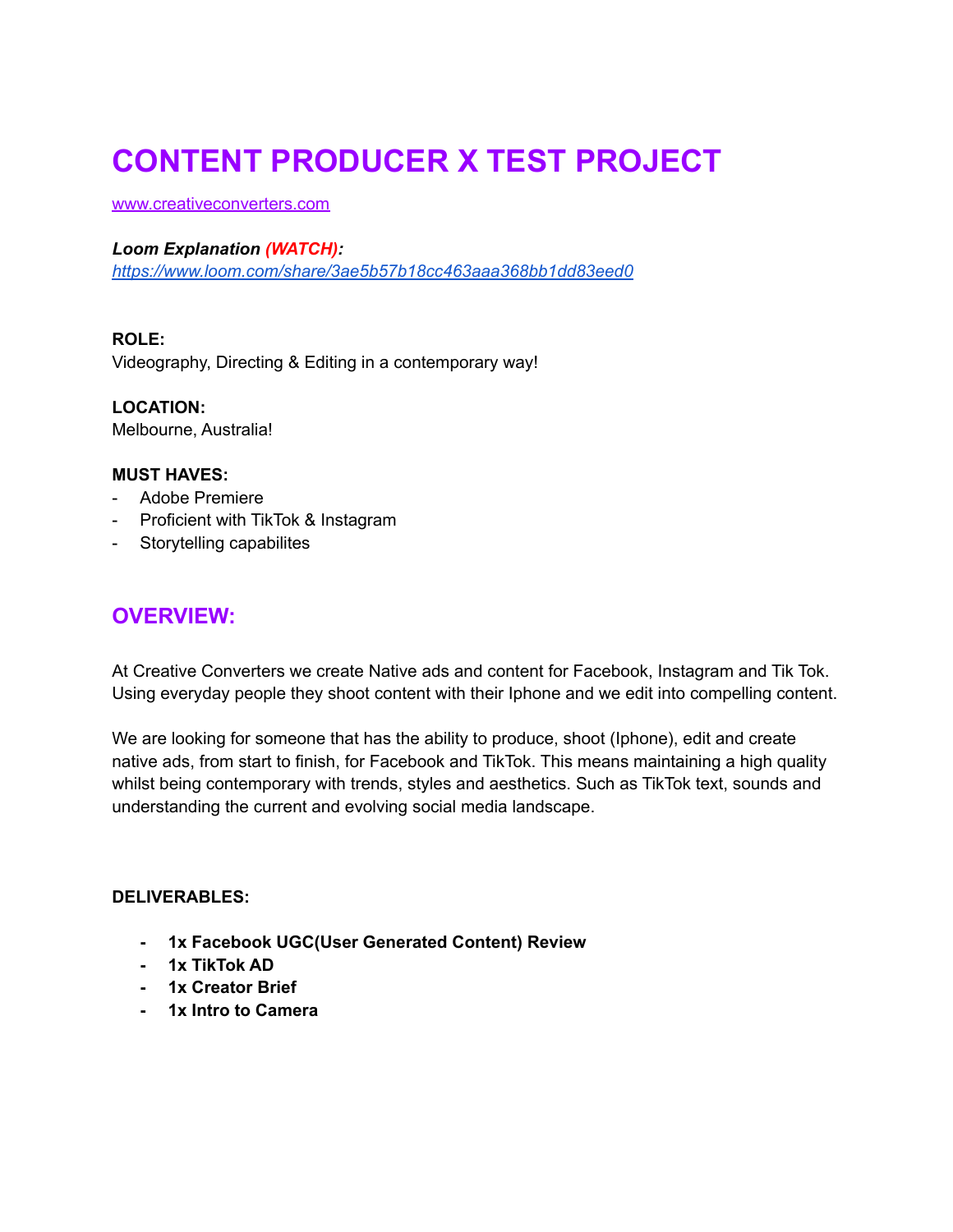# **PROJECT**

#### **1. CREATE YOUR OWN ADS!**

- Interpret **The Brief** provided below and shoot the content with the creator.
- -
- Film with your **Iphone**
- Find a suitable **CREATOR** Someone confident and authentic in front of the camera.
- Edit the Footage into a **Facebook & TikTok style native AD**

#### **2. WRITE YOUR OWN BRIEF!**

- Using our template below **write your own brief**
- Pick your own product
- Sell the Product and evoke emotion
- Tell a Story!
- Be authentic

#### **3. VIDEO INTRO!**

- Film a 30-60 second **Intro to Camera**
- We want to see who you are!
- What gets you excited about life? Who are you?

#### **4. SUBMIT**

- Email Dropbox, or google drive Link, resume & digital portfolio to **work@creativeconverters.com**
- Use Subject Line : **HIRE ME - CONTENT PRODUCER - NAME**